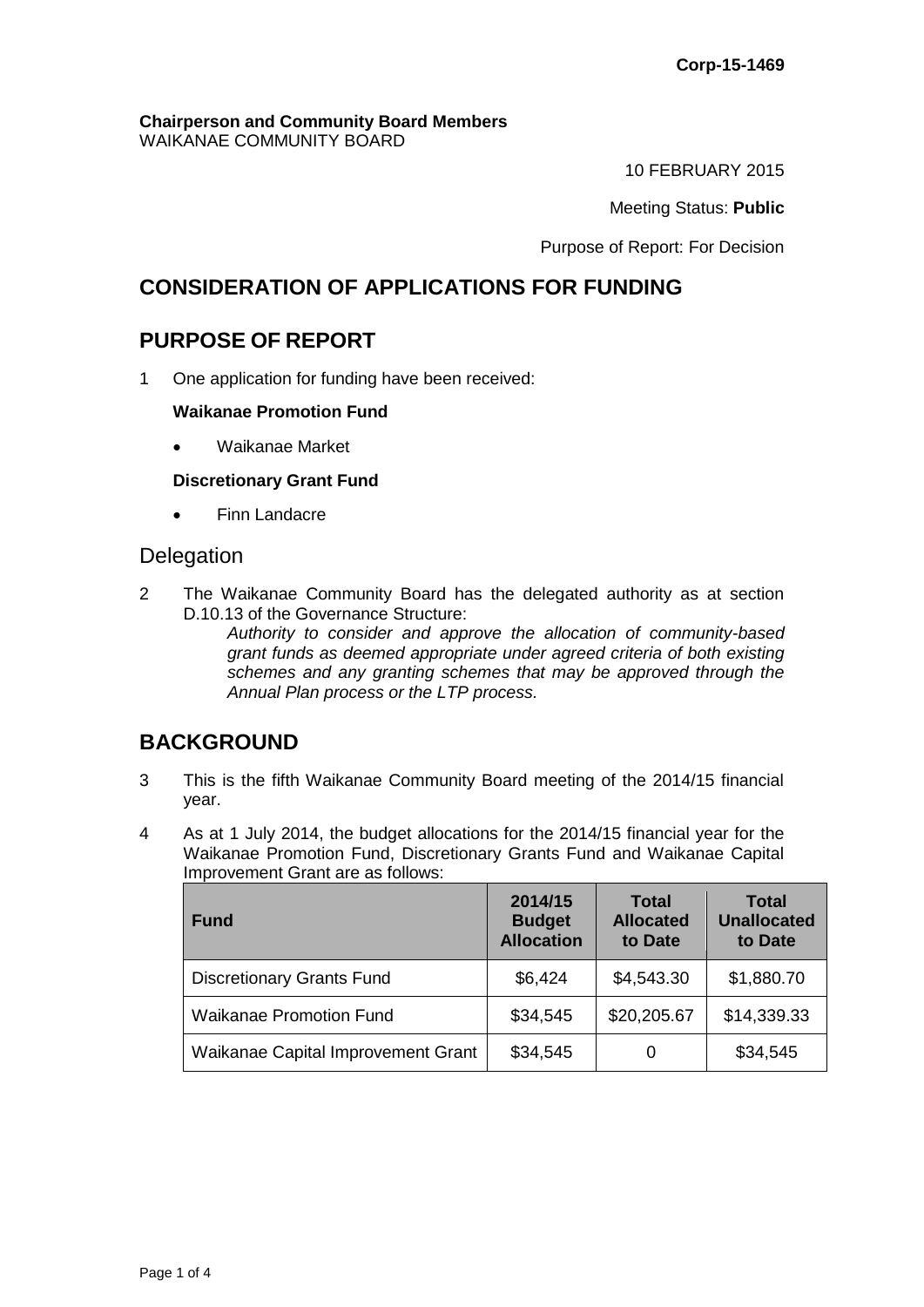5 An amount of approximately \$1.216 million is held in the Waikanae Capital Improvement Fund. The following table shows how that fund has been allocated:

| <b>Amount</b>     | <b>Purpose of Grant</b>                                     |  |  |
|-------------------|-------------------------------------------------------------|--|--|
| \$872,000         | Held in reserve                                             |  |  |
| \$250,000         | Pledged to the Mahara Gallery Trust                         |  |  |
| \$34,000 (approx) | Allocated to the 2014/15 Waikanae Capital Improvement Grant |  |  |
| \$60,000 (approx) | Increase in fund from previous year                         |  |  |
| <b>TOTAL</b>      | \$1,216,000                                                 |  |  |

# **CONSIDERATIONS**

#### **Issues**

- 6 Grants are allocated in accordance with the specified criteria (attached).
- 7 All applicants have been advised of the criteria and meeting date by phone or email.

*Application to the Waikanae Promotion Fund*

# Waikanae Market<br>8 Gordon Car

- 8 Gordon Cameron and Sue Lusk on behalf of Waikanae Market has applied for a grant of \$1,000 from the promotion fund to contribute towards promoting the 2015 Waikanae Easter Market.
- 9 This application can be considered under the following criteria:
	- Promotions within the Waikanae Ward; and
	- "Events based" activities.

#### *Application to the Discretionary Grants*

#### Finn Landacre

- 10 Finn Landacre has applied for a discretionary grant of \$500 to help with costs associated with taking part in a soccer tournament in Sydney in July 2015.
- 11 This application can be considered under the criteria: 'community, cultural or sports purposes, including travel both within New Zealand and overseas'.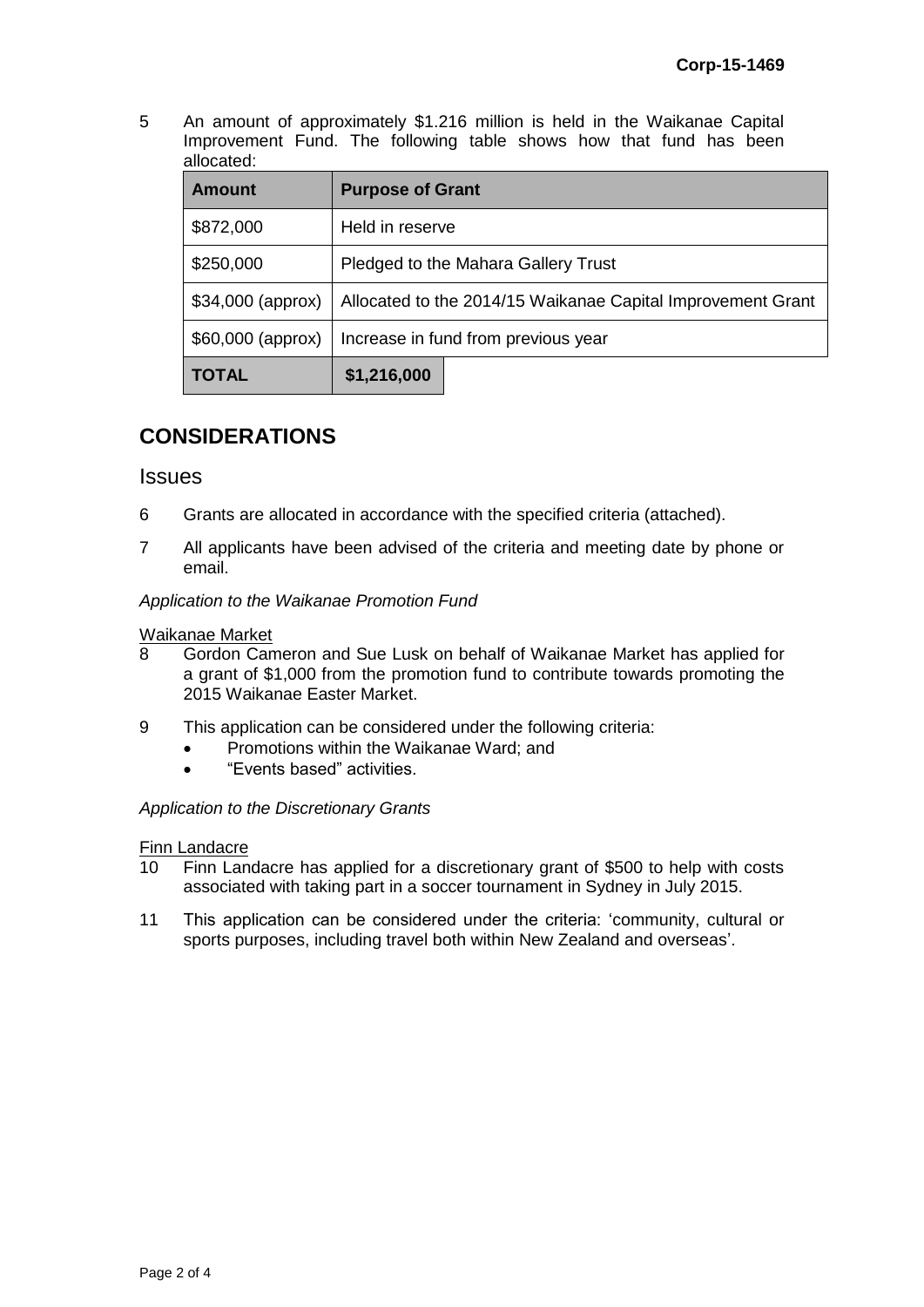## Financial Considerations

12 Should all grants for consideration in this report be approved in the budgets (maximum \$500 with discretionary grants) for the remainder of the 2014/15 financial year will be as follows:

| <b>Fund</b>                      | 2014/15<br><b>Budget</b><br><b>Allocation</b> | <b>Total</b><br><b>Allocated</b><br>to Date | <b>Total</b><br><b>Unallocated</b><br>to Date |
|----------------------------------|-----------------------------------------------|---------------------------------------------|-----------------------------------------------|
| <b>Waikanae Promotion Fund</b>   | \$34,545                                      | \$21,205.67                                 | \$13,339.33                                   |
| <b>Discretionary Grants Fund</b> | \$6,424                                       | \$5,043.30                                  | \$1,380.70                                    |

#### *Historical Grants*

13 Attached to this report as appendices are tables showing all grants made in the 2014/15, 2013/14 and 2012/13 financial years.

# **SIGNIFICANCE OF ENGAGEMENT**

14 This matter has a low level of significance under the Council Policy.

## **RECOMMENDATIONS**

- 15 That the Waikanae Community Board grants the Waikanae Market a grant of \$................ from the promotion fund to contribute towards promoting the 2015 Easter market.
- 16 That the Waikanae Community Board grants Finn Landacre a discretionary grant of \$........... to help with costs associated with taking part in a soccer tournament in Sydney in July 2015.

**Report prepared by: Approved for submission by:**

**Jayne Nock Wayne Maxwell Executive Secretary Corporate Services Group Manager Corporate Services**

#### **ATTACHMENTS:**

#### **Criteria**

- Promotion Fund
- Discretionary Grants Fund

#### **Applications**

- Waikanae Market
- Finn Landacre